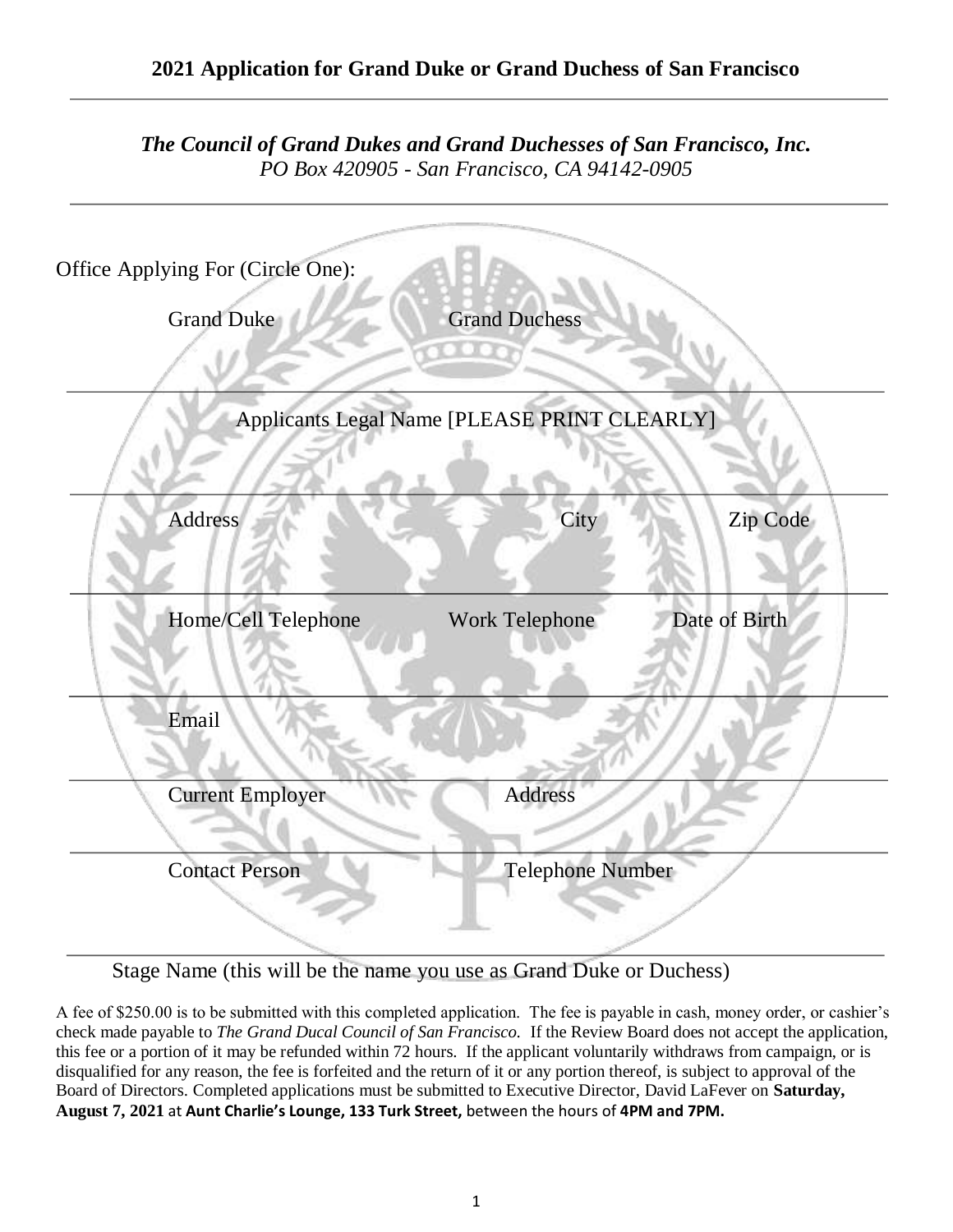### **APPLICANT ACKNOWLEDGEMENT:**

I, hereby certify and attest that I am 21 years of age or over. I have read, understand, and agree to all the rules, regulations, and requirements set forth in this application. I further certify, attest, and agree to answer all questions honestly and to the best of my ability and knowledge. I agree to indemnify and to hold the Grand Ducal Council and the Council of Grand Dukes and Grand Duchesses of San Francisco, Inc. harmless from any activities I sponsor or debts that I may incur as a result of my campaign. Further, should I not be accepted as a candidate, I do not hold the Council of Grand Dukes and Grand Duchesses of San Francisco, Inc. liable in any manner because the vote of the Grand Ducal Council or its designated interviewers is a majority vote for a decision as to my candidacy. I understand that a background check will be performed at the discretion of the Board of Directors.

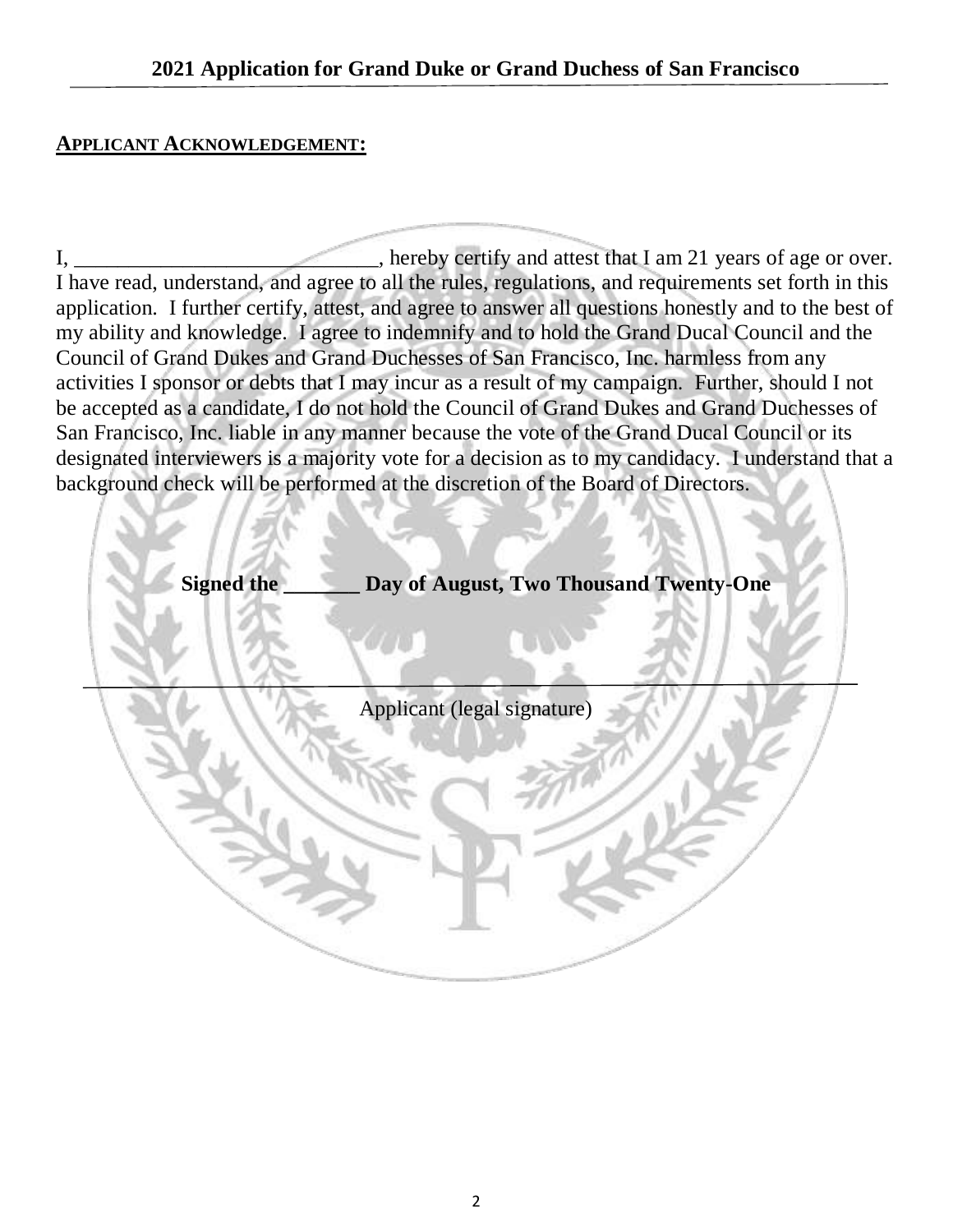**Business Sponsor (includes name, address, telephone, and contact person):**

**Personal Sponsor (name and telephone):**

**Campaign Manager (name and telephone):**

**Treasurer (name and telephone):**

*\*\*\*Attach letters of support from Business Sponsor and Personal Sponsor.\*\*\**

**As a non-profit public benefit charity, The Council of Grand Dukes and Grand Duchesses of San Francisco, Inc. has a legal responsibility to protect their membership and supporters from foreseeable harm - including felonious actions by potential or current members. Since substantial amounts of money and valuable merchandise may be handled at any of the many SF Ducal parties and fundraisers, the Review Board conducts candidate background checks to protect:**

 **Our Members**

 **The general public**

 **Corporate money and property**

 **Corporate reputation and assets from legal liability**

**Any person found to have a criminal background shall be immediately disqualified from running for Grand Duke or Grand Duchess of San Francisco and shall not be considered in the future.**

**By submitting this application for consideration you consent that the SF Ducal Board of Directors may perform any background check that they may deem necessary.**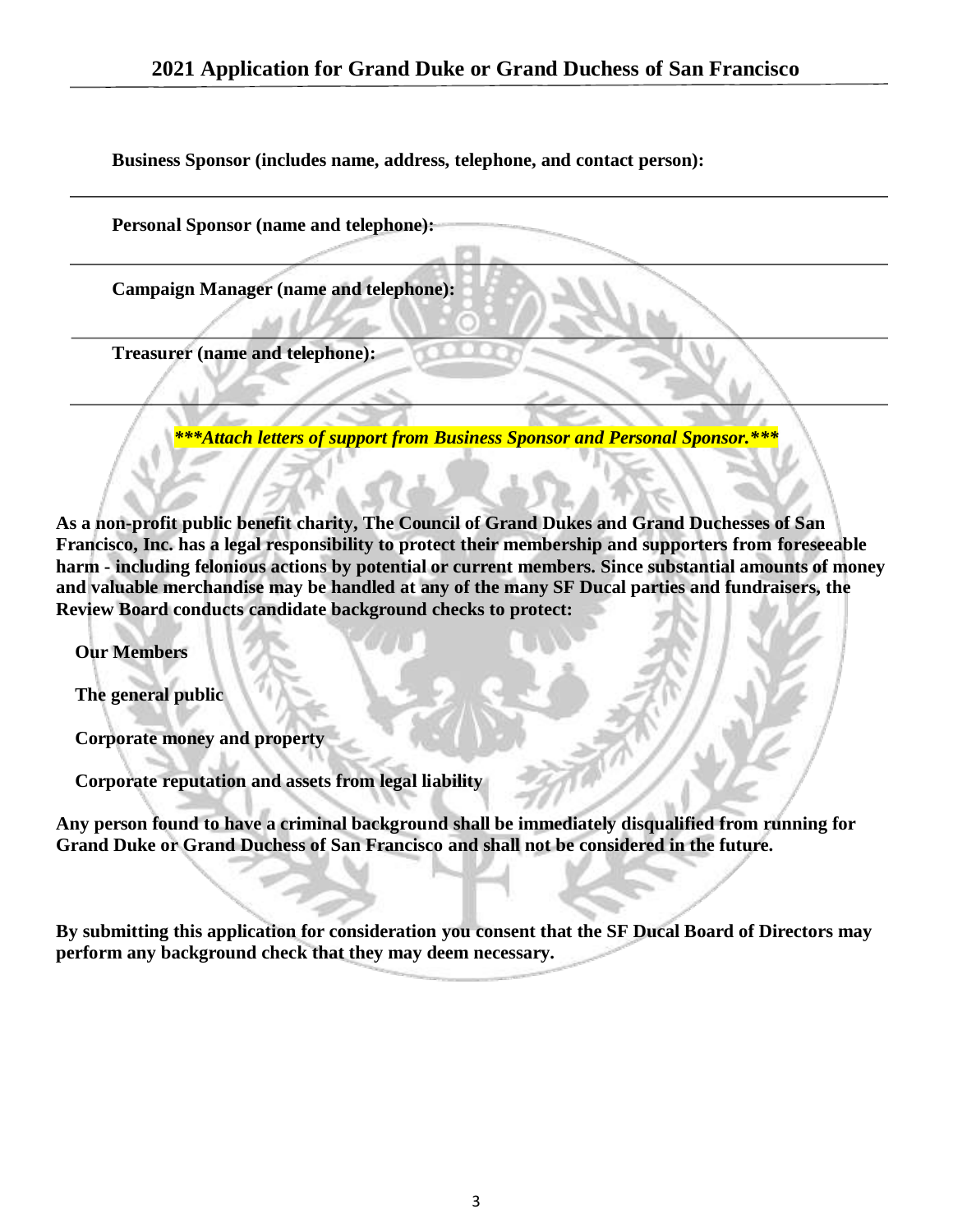#### **Preliminary Background Questions (if additional room is needed, use the back of sheet):**

1. What cities/states have you lived in prior to San Francisco and when?

2. Do you own a car? \_\_\_\_\_\_\_\_ Do you have a current driver's license? Do you have any unpaid tickets?

3. (a) Have you ever been arrested? (if so, please explain)

(b) Do you currently have a warrant out for your arrest?

(c) Have you ever been charged with, but not convicted of a crime?

(d) Have you ever been convicted of a crime?

4. (a) Have you ever written a "hot" check?

(b) Do you have outstanding overdrafts with any bank?

(c) Have you ever committed any sort of financial fraud?

5. Have you ever retained the services of an attorney?

**List other organizations/groups that you belong to and the activities you support:**

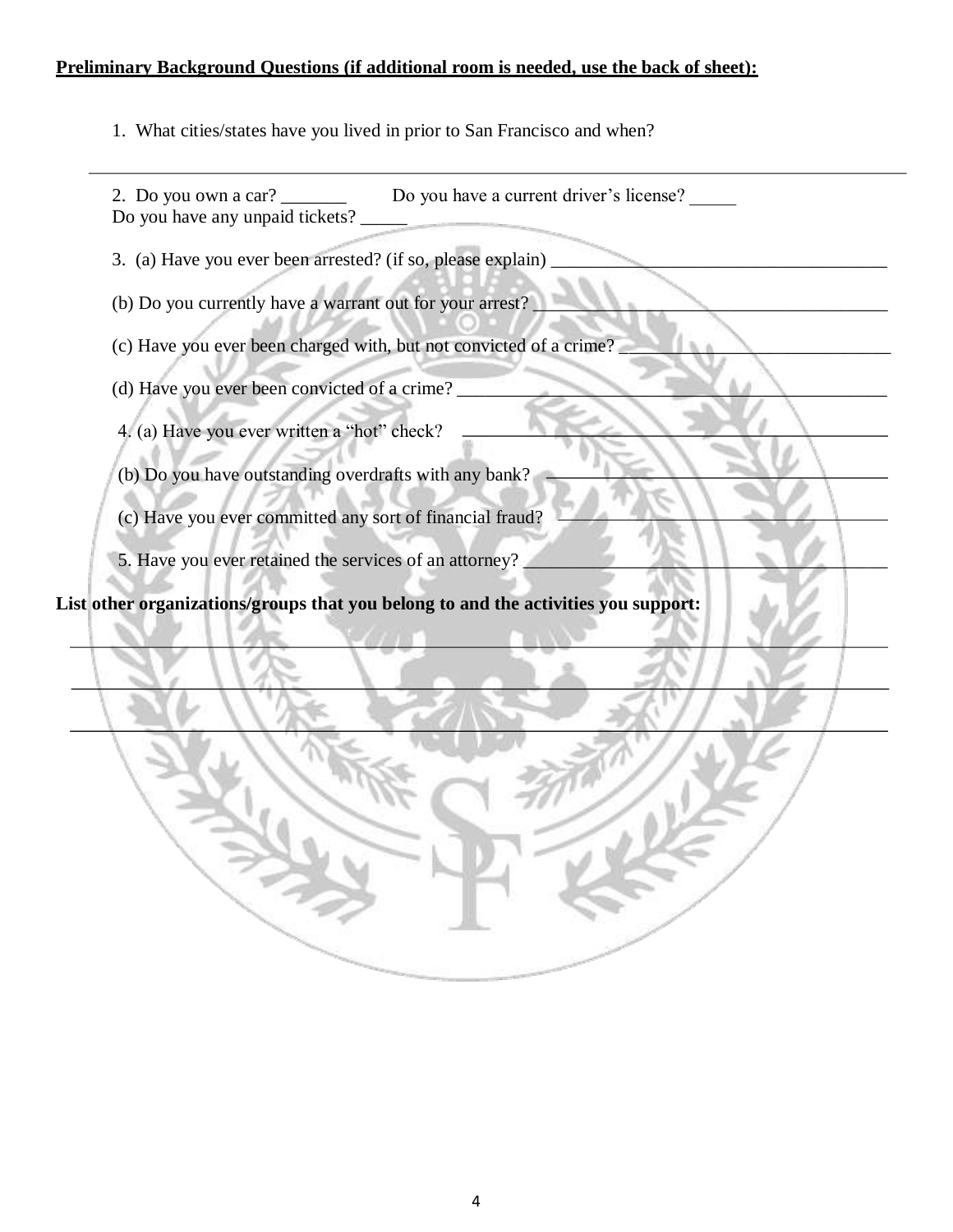### **RULES AND REGULATIONS FOR CANDIDATES FOR GRAND DUKE AND GRAND DUCHESS OF SAN FRANCISCO**

#### **APPLICANT QUALIFICATIONS:**

1. Must be a legal resident of the United States of America. Must be at least twenty-one (21) years of age and be a permanent resident of Marin, San Mateo, or San Francisco counties and have been so for one (1) year prior to August 7, 2021. Verifiable proof of residency is required.

2. In order to meet the substantial economic needs required by the candidate and office holder, each candidate must be gainfully employed or provide the Review Board members with a financial plan as how the candidate will fund his/her campaign and the year in office. Sole dependence on monthly checks received from government support will not be allowed for this purpose. Inability to meet financial obligations will disqualify applicant, or subject him/her to dismissal from office, if elected. Each candidate shall indemnify and protect the corporation from fiscal responsibility for said candidate's debts.

3. Must have one of each: (a) a business sponsor; (b) a personal sponsor; (c) a campaign manager; and (d) a treasurer named on the application. Must have letters of support from both business and personal sponsors.

4. Must agree to an oral interview that will be conducted by members of the Grand Ducal Council, past monarchs, and the Royal Board. Questions may be asked that could concern applicant's lifestyle, background, job or financial stability, and any other pertinent information needed. Only the Candidate may attend the Review Board. No committee members or friends are allowed to accompany him/her.

5. If, after approval of candidacy, it is discovered that any information given, be it written or oral, be falsified, misrepresented, or inaccurate, said candidate will be disqualified and removed from the voting ballot.

## **CANDIDATE REQUIREMENTS AND CAMPAIGN RULES:**

1. Upon approval as a candidate by the Royal Review Board, the candidate and campaign manager must sign an agreement to abide by the Rules and Regulations set forth for this campaign.

2. No person shall be declared a candidate by themselves or any other source until approved by the Review Board at Emperor Norton's BoozeLand, 510 Larkin Street on Wednesday, August 11, 2021 at 7:30pm. Each candidate will do a five-minute maximum presentation at the *Ducal Anniversary Gala/Introduction of Candidates* to be held on Sunday, August 15, 2021 at 4pm at Club OMG!, 43 6th Street, and the *Coronation Ball* on Saturday, September 25, 2021 at Holiday Inn Golden Gateway Hotel- Emerald Ballroom, 1500 Van Ness Avenue. A maximum five to seven-minute production number, in theme, is preferred. Candidates will receive free admission to all events during the week including Coronation; however*, all Candidate committee members, guests, and supporters are required to have paid tickets to all events where an admission is charged, including the Ducal Ball.*

3. Candidates for one title shall not align themselves with a particular candidate for the other title. Each candidate shall run his/her own campaign. No joint mailings, parties, or Election Day joint ventures.

4. Each candidate shall conduct a clean campaign. Destruction of campaign materials of other candidates by you or your campaign committee is forbidden. Any improper, illegal, or obnoxious conduct among candidates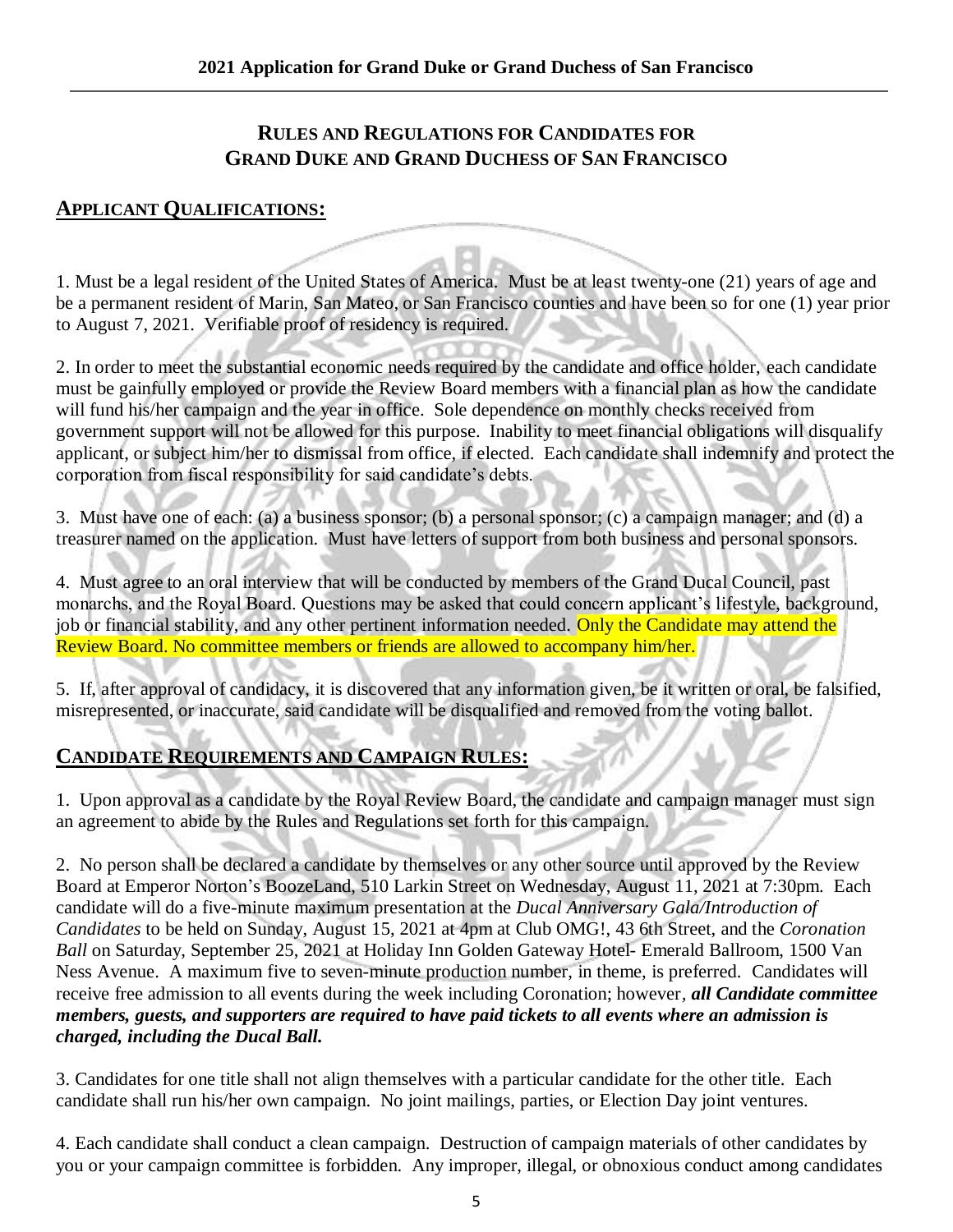and/or their committees is expressly prohibited and will subject the candidate to disqualification. UNDER THE LAWS OF AGENCY, YOU ARE RESPONSIBLE FOR YOUR CAMPAIGN COMMITTEES ACTIONS AS THEY ARE YOUR REPRESENTATIVES. Use of the Russian Double Eagle on any material is strictly prohibited.

5. Each candidate *must* appear at the "Meet the Candidates Party" scheduled for Saturday, September 11, 2021 at the Edge Bar, 4149 18<sup>th</sup> Street at 4pm. Candidates will appear in proper attire for the office they are seeking. Female candidates must be clean-shaven and in make-up. The candidates and their election committee members shall conduct themselves in a proper and non-offensive manner.

6. Each winner shall be obligated to work in harmony with his or her co-head of state, the council, and the Board of Directors/Trustees.

7. Along with the completed application, each candidate shall present a letter stating why they wish to be Grand Duke or Grand Duchess and what their plans are to enhance the office, title, and corporation. The candidate should outline types of fund-raisers that they plan to hold during their reign, if elected. The candidates should outline ways they plan on recruiting new members to their court and the Royal Family. It is the candidates' responsibility to provide an electronic photographic image (jpeg, pdf, gif) for the Coronation program and voting day poster. Candidates are given a full-page ad in the program as part of their application fee.

8. Each candidate must hold at least one fundraiser during his or her campaign for the benefit of the Corporation's charity of choice. This fundraiser should yield a *minimum* of \$300 to the charity.

# **ELECTION DAY RULES AND VOTING REGULATIONS:**

1. No candidate's promotional material or monitors are allowed within one (1) block in each direction of the polling places. Candidates or their runners cannot escort voters to the polls within 50 feet.

2. All voters must show a California picture ID, Drivers License, Passport, or Military ID with a Marin, San Mateo, or San Francisco county address. Your drivers and Voting Day personnel must make sure that people are properly notified of this requirement and do not bring anyone in who cannot produce such identification, as they will not be permitted to vote. (Utility bills, rent receipts, etc are not acceptable. Voters must provide a picture ID.)

3. Paying or offering money, material goods or any other compensation to individuals solely for the purpose of obtaining votes will not be allowed by the candidate or members of their campaign committee. This is not to prohibit food or non-monetary promotional materials provided by candidates at their parties or voting day functions.

4. Each candidate must have his or her own Election Day vehicle (if any). No joint vehicles are allowed. You cannot align yourself with another candidate, (see rules above).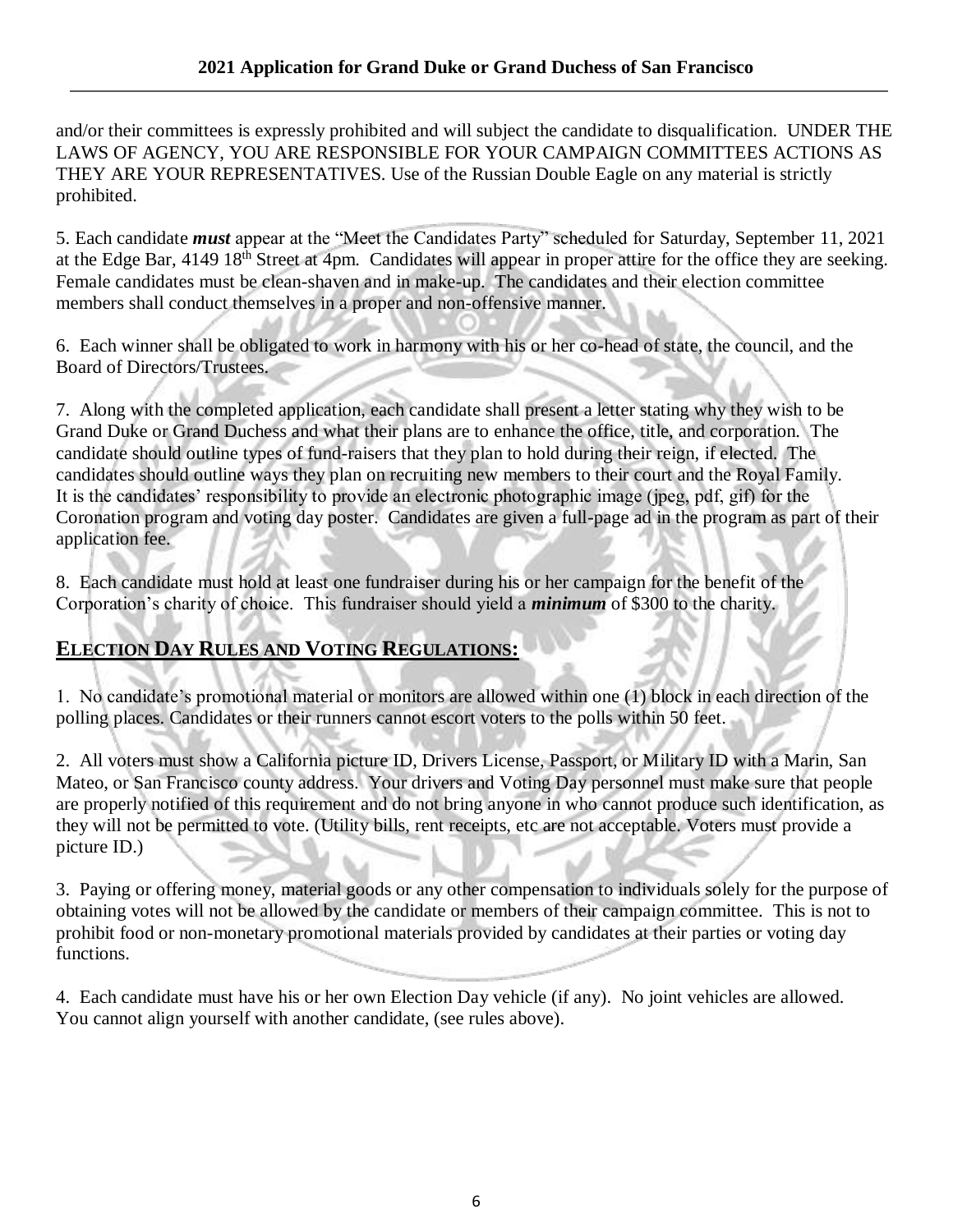5. Each candidate **or** its designated representative **must be present at the opening of each polling place** to witness that the ballot boxes are empty and locked. Each candidate **or** its designated representative **must be present at least ten minutes prior to the closing** of each polling place to witness the sealing of each ballot box. If the candidate cannot be present for the opening and closing of each poll, then the candidate must provide the name of their designated representative to the Executive Director or President of the Board prior to Voting Day.

**Failure to comply with the rules, regulations, and requirements set forth in this application will automatically disqualify the applicant from candidacy for Grand Duke or Grand Duchess.**

## **AFTER THE ELECTION:**

1. Each candidate shall further be obligated to uphold the oath of Office of Grand Duke or Grand Duchess and abide by the Rules and Regulations set up for that office. (Copies will be emailed to candidates after passing Review Board) The Grand Duke and Duchess with the Board of Directors and Trustees approval will appoint the Royal Crown Prince, Royal Crown Princess. Prince Royale, Princess Royale, Prime Minister and Treasurer for the years reign. (This does not represent the Heir to the Throne) As a point of information, the members of the reigning court are not part of the Grand Ducal Council until the successful completion of the year in office. During their year of reign, they are associate members of the Board of Trustees. The immediate past monarchs are advisory members of the Board of Trustees for the year immediately following their reign.

2. The offices of Grand Duke and Grand Duchess are voluntary, therefore are not paid for their appearances, attendance, or services. As representatives of a non-profit organization, no individual is compensated for the work that they perform for the organization. The titles Grand Duke and Grand Duchess cannot be used in the promotion of an event that the titleholders are being monetarily compensated. This does not prohibit the individual from participation, it just means that the title of Grand Duke or Grand Duchess cannot be used in any promotional material be it printed, electronic media, or by verbal means (announcements at other events over the public address system or at the venue where the event is to take place). It also includes the introduction of said individual or individuals during the event.

- a) The titles of Grand Duke and Grand Duchess are not to be used for direct or indirect personal financial gain.
- b) The titles of Grand Duke and Grand Duchess cannot be used to promote non-charitable events.
- c) The titles of Grand Duke and Grand Duchess cannot be used to promote any political party or candidate for political office.
- d) The titles of Grand Duke and Grand Duchess and all other Ducal Court titles are not specific as to gender, sexual orientation, age (except as required by law), racial or religious preference. No title, honor or award that requires such a distinction to be made shall be allowed.
- e) These rules apply to all reigning titleholders of the Grand Ducal Council of San Francisco.

3. The Grand Duke and Grand Duchess are required to hold Investitures within 6 weeks of being crowned. The proceeds and expenses from Investiture fall upon the new Court. During Investiture, you will name your Cabinet (which will be approved at the October board meeting): your Royal Crown Prince, Royal Crown Princess, Prince Royale, and Princess Royale, and hand out titles to form your new Court membership.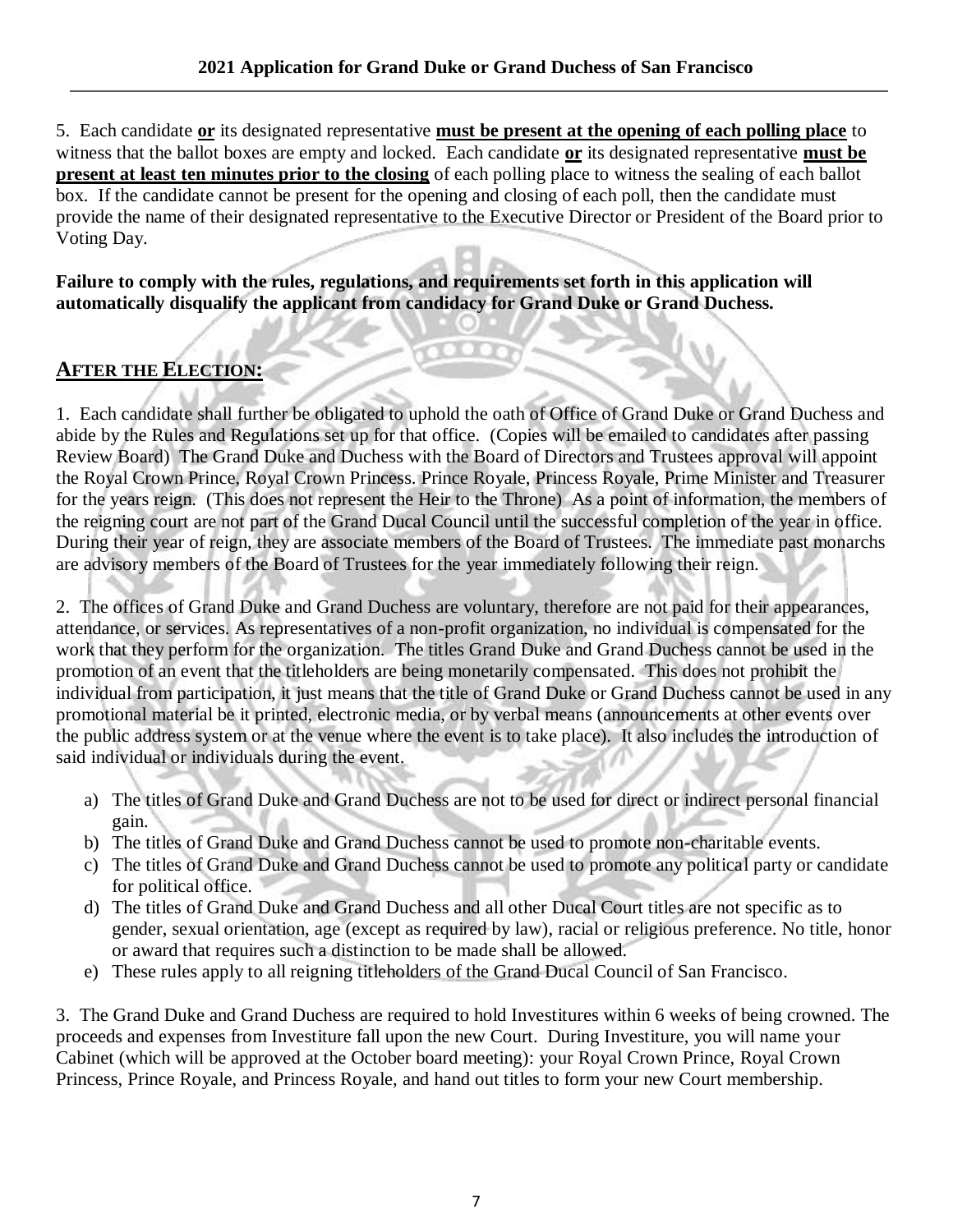4. During you reign, you and your Court are required to hold the annual title contests: Rainbow Knight and Miss Debutante, Royal Baby, King and Queen of Heart, Royal Bunny, and Royal Daddy, Daddy's Boy and Dominatrix. You are required to attend and stay the entire length of each of these events and all ancillary events.

5. The Grand Duke and Grand Duchess **cannot handle any type of financial instrument** (i.e. money, checks, etc) during the year of their reign. This is to protect these individuals from any allegations of financial mismanagement. The court treasurer, corporate treasurer, or appointed member of the Board of Directors and Trustees are the only authorized individuals who can handle money on behalf of the reigning monarchs.

6. The Grand Duke and Grand Duchess cannot enter into any contractual or binding verbal agreements or execute instruments of any kind that would indebt themselves as titleholders or the Grand Ducal Council of San Francisco. All contracts must be reviewed by the Executive Director and approved by the Board of Directors and then executed.

7. The Grand Duke and Grand Duchess can and are encouraged to raise money for only 501c(3) non-profit charitable public benefit organizations during the year of their reign. Monies raised will not be distributed until the end of the reign in August at the annual Council Anniversary Gala.

- a. There are rare occasions when a charity has immediate need of funds whereby they cannot wait until August to receive their portion of funds raised on behalf of the court. In these situations, the Treasurer of the Grand Ducal Council will write a disbursement check to that specific charity for their portion of the fundraiser once all funds have been accounted for and cleared the bank.
- b. Under no circumstance shall the charity or charities be allowed to directly receive any money raised at an event sponsored by the Court or its titleholders. All money and checks must be deposited into the Ducal Court charity bank account for clearing and then a disbursement check will be written once all funds have cleared.
- c. Reasonable expenses incurred for the production of charity fundraisers or events that are held in-town for and by the court are reimbursable at the cost and must be supported with receipts and submitted via a "Request for payment" voucher to the treasurer. Expenses would be for the promotion of the event such as printed media, raffle prizes, tickets, and decorations are reimbursable. Personal costuming or personal transportation is not reimbursable.

8. The court receives a 10% production fee from all events held during the year of reign. This money goes into their "General fund" for expenses- printed promotional materials, raffle prizes, tickets, and decorations, as well as advertisement placement in other Reign's Coronation programs. This fund is also used for any stepping down costs - plaques, gifts, etc, as well as Coronation costs - sets, programs, truck rental, etc.

9. Upon election to the office of Grand Duke and Grand Duchess, the successful candidate must resign, or take a leave of absence for the year of their reign, from any and all positions held on any Board or within any Organization that he/she holds an officer or director's position that could affect the direction of said Organization based upon their elected position with the Grand Ducal Council of San Francisco. Honorary positions that have no voting powers or fiduciary responsibility are acceptable.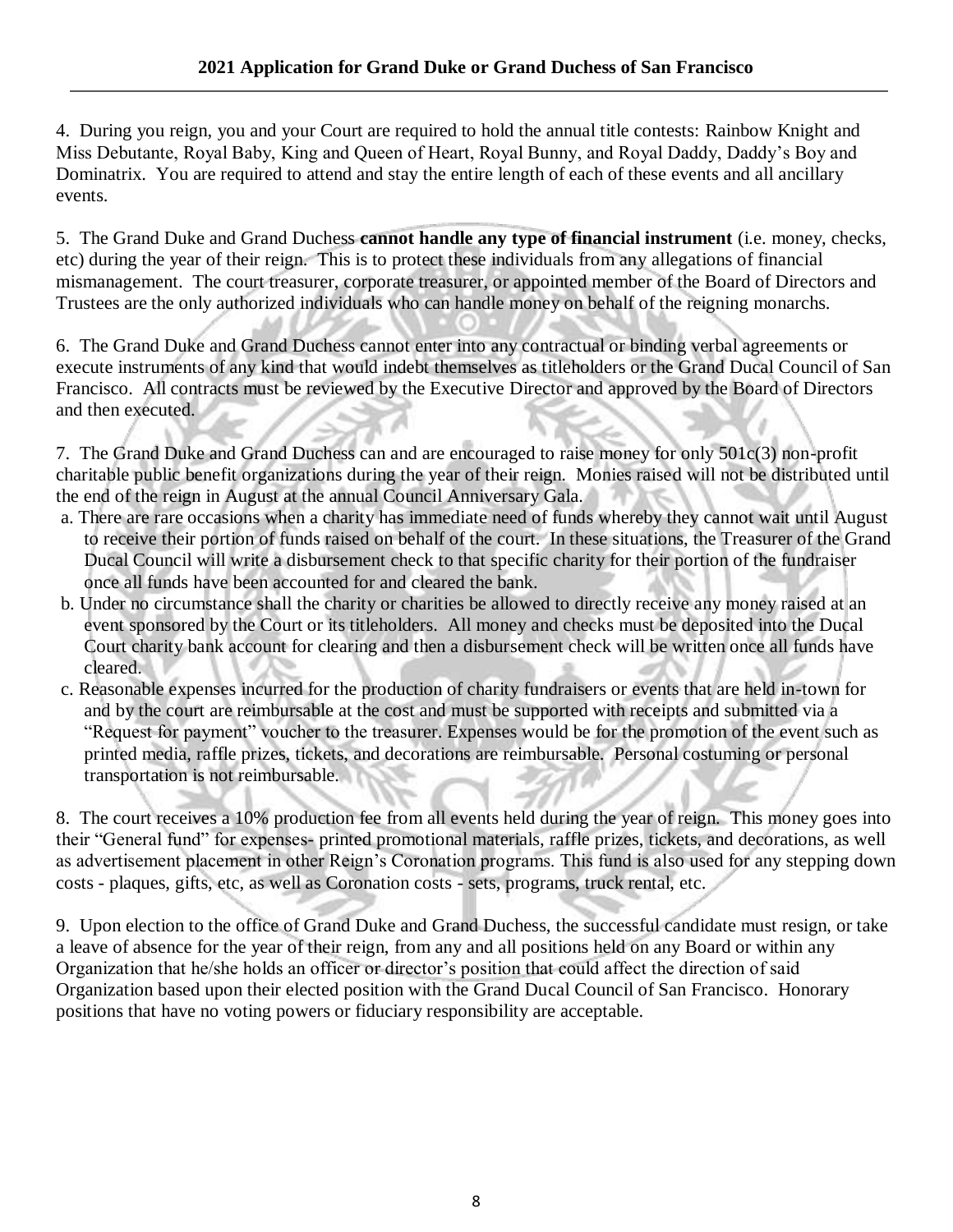# **CANDIDATE DECLARATION**

Applicant:

|                                            | $\blacksquare$ have read and understand the Rules &                                                               |
|--------------------------------------------|-------------------------------------------------------------------------------------------------------------------|
|                                            | Regulations for Candidates for Office of Grand Duke and Grand Duchess of San Francisco, and the job               |
|                                            | description for each office as set forth by the Grand Ducal council of San Francisco and I agree to abide by said |
| rules as may be amended from time to time. |                                                                                                                   |
|                                            |                                                                                                                   |
| Signed this                                | Day of August Two Thousand Twenty-one                                                                             |
|                                            | Applicant                                                                                                         |
| Campaign Manager:                          |                                                                                                                   |
|                                            | have read and understand the Rules &                                                                              |
|                                            | Regulations for Candidates for Office of Grand Duke and Grand Duchess of San Francisco, and the job               |
|                                            | description for each office as set forth by the Grand Ducal council of San Francisco and I agree to abide by said |
| rules as may be amended from time to time. |                                                                                                                   |
|                                            |                                                                                                                   |
| Signed this                                | Day of August Two Thousand Twenty-one                                                                             |
|                                            | Campaign Manager                                                                                                  |
|                                            |                                                                                                                   |
| Treasurer:                                 |                                                                                                                   |
|                                            | have read and understand the Rules $\&$                                                                           |
|                                            | Regulations for Candidates for Office of Grand Duke and Grand Duchess of San Francisco, and the job               |
|                                            | description for each office as set forth by the Grand Ducal council of San Francisco and I agree to abide by said |
| rules as may be amended from time to time. |                                                                                                                   |
|                                            |                                                                                                                   |
| Signed this                                | Day of August Two Thousand Twenty-one                                                                             |

Campaign Treasurer